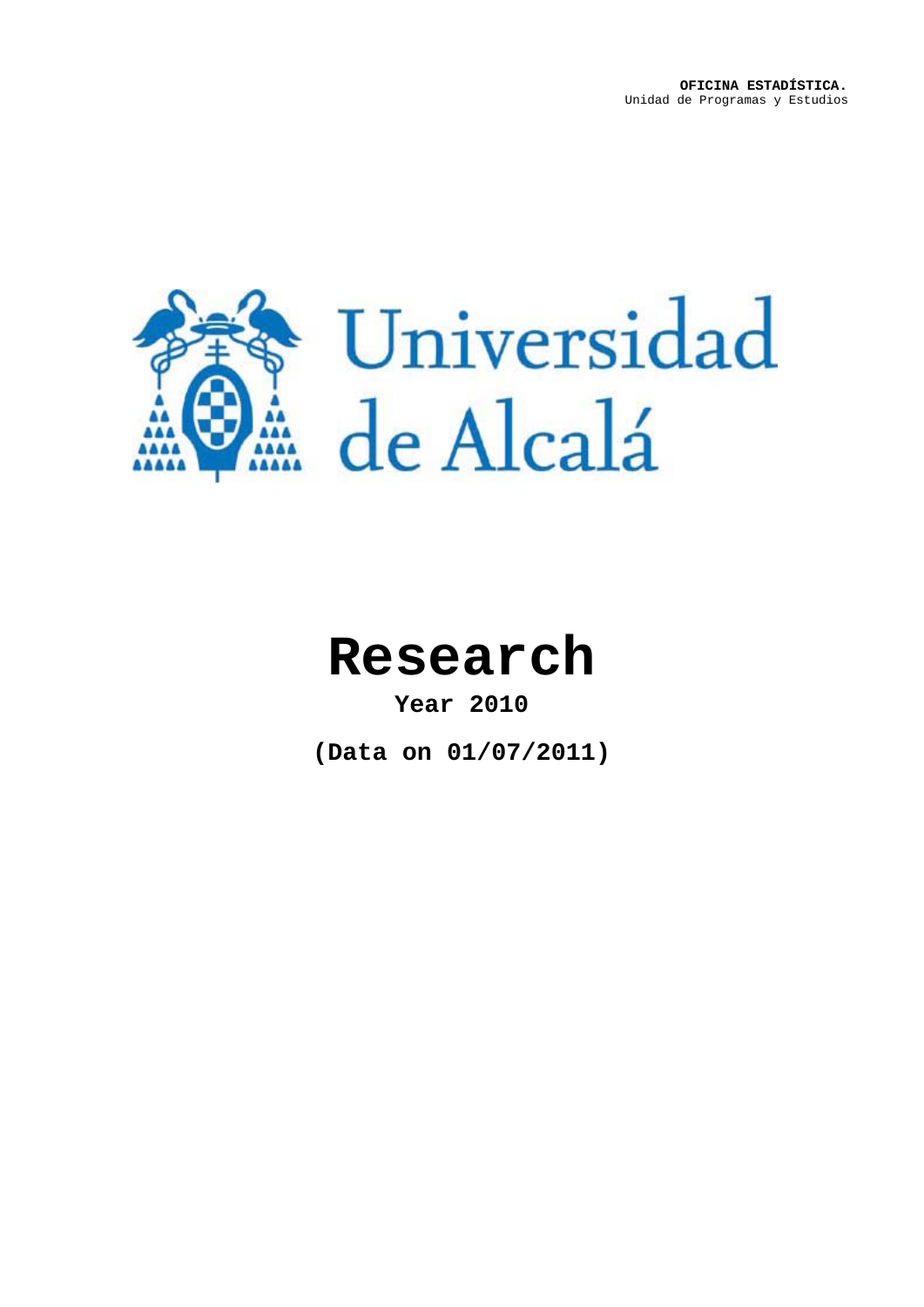

## **IV. Data on Research**

**Research Projects during 2010:**

|        | Outstanding | Awarded                          |
|--------|-------------|----------------------------------|
| Number | 400         | 163                              |
| Amount |             | 32.550.197,09 €  10.003.947,15 € |

#### **Research Contracts during 2010:**

|        | Outstanding         | Awarded        |
|--------|---------------------|----------------|
| Number | 258                 | 158            |
| Amount | $11.399.493,95 \in$ | 6.689.517,84 € |

### **Effective Contracts in 2010:**

| Type of Contract                    | Total |  |
|-------------------------------------|-------|--|
| Postdoctoral funds of the JCCM      | 1     |  |
| Contracts under Projects, Contracts |       |  |
| and Agreements                      |       |  |
| FINNOVA II                          |       |  |
| FPI - JCCM                          | 4     |  |
| $FPI - MEC$                         | 19    |  |
| $FPI - UAH$                         | 29    |  |
| $FPIJ - MEC$                        | 30    |  |
| Mobility                            |       |  |
| $PIA - CM$                          |       |  |
| Postdoctoral UAH                    |       |  |
| Juan de la Cierva Program           | 8     |  |
| Ramón y Cajal Program               |       |  |
| $PTA - MEC$                         |       |  |
| Total                               |       |  |

**Patent numbers in the last 5 years: 59 (since 2006) Doctoral Thesis read, Academic Year 2009-10: 143 (30/09/2011) Number of Investigation Scholar during 2010: 435 Articles ISI (since 1980): 8.979**